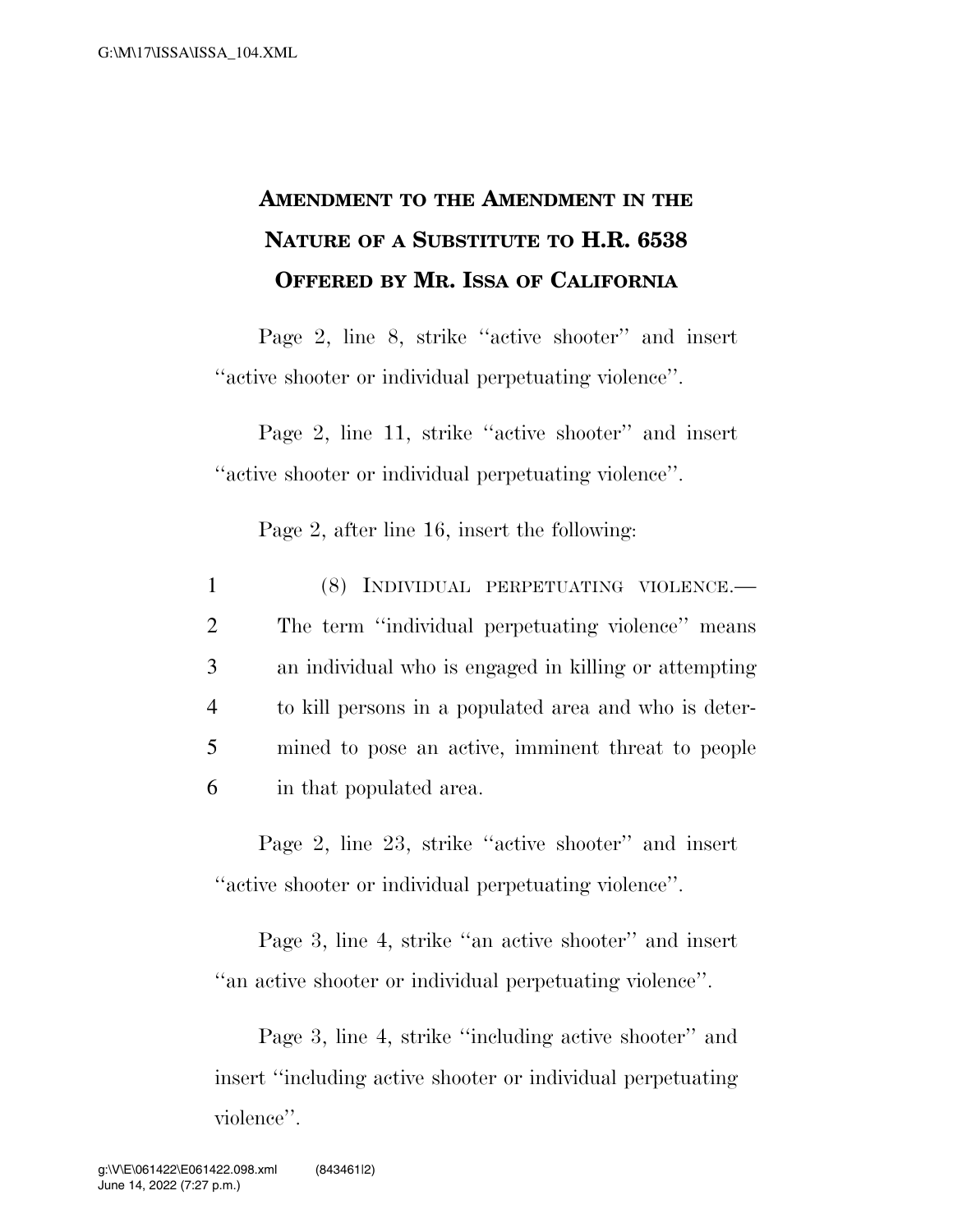Page 3, line 20, strike "active shooter" and insert ''active shooter or individual perpetuating violence''.

Page 3, line 25, strike ''active shooter'' and insert ''active shooter or individual perpetuating violence''.

Page 4, line 4, strike ''active shooter'' and insert ''active shooter or individual perpetuating violence''.

Page 4, line 8, strike ''active shooter'' and insert ''active shooter or individual perpetuating violence''.

Page 4, line 11, strike "active shooter" and insert ''active shooter or individual perpetuating violence''.

Page 4, line 13, strike "active shooter" and insert ''active shooter or individual perpetuating violence''.

Page 4, line 16, strike "active shooter" and insert ''active shooter or individual perpetuating violence''.

Page 4, line 23, strike "active shooter" and insert ''active shooter or individual perpetuating violence''.

Page 5, line 1, strike ''active shooter'' and insert ''active shooter or individual perpetuating violence''.

Page 5, line 2, strike "active shooter" and insert ''active shooter or individual perpetuating violence''.

Page 5, line 3, strike ''active shooter'' and insert ''active shooter or individual perpetuating violence''.